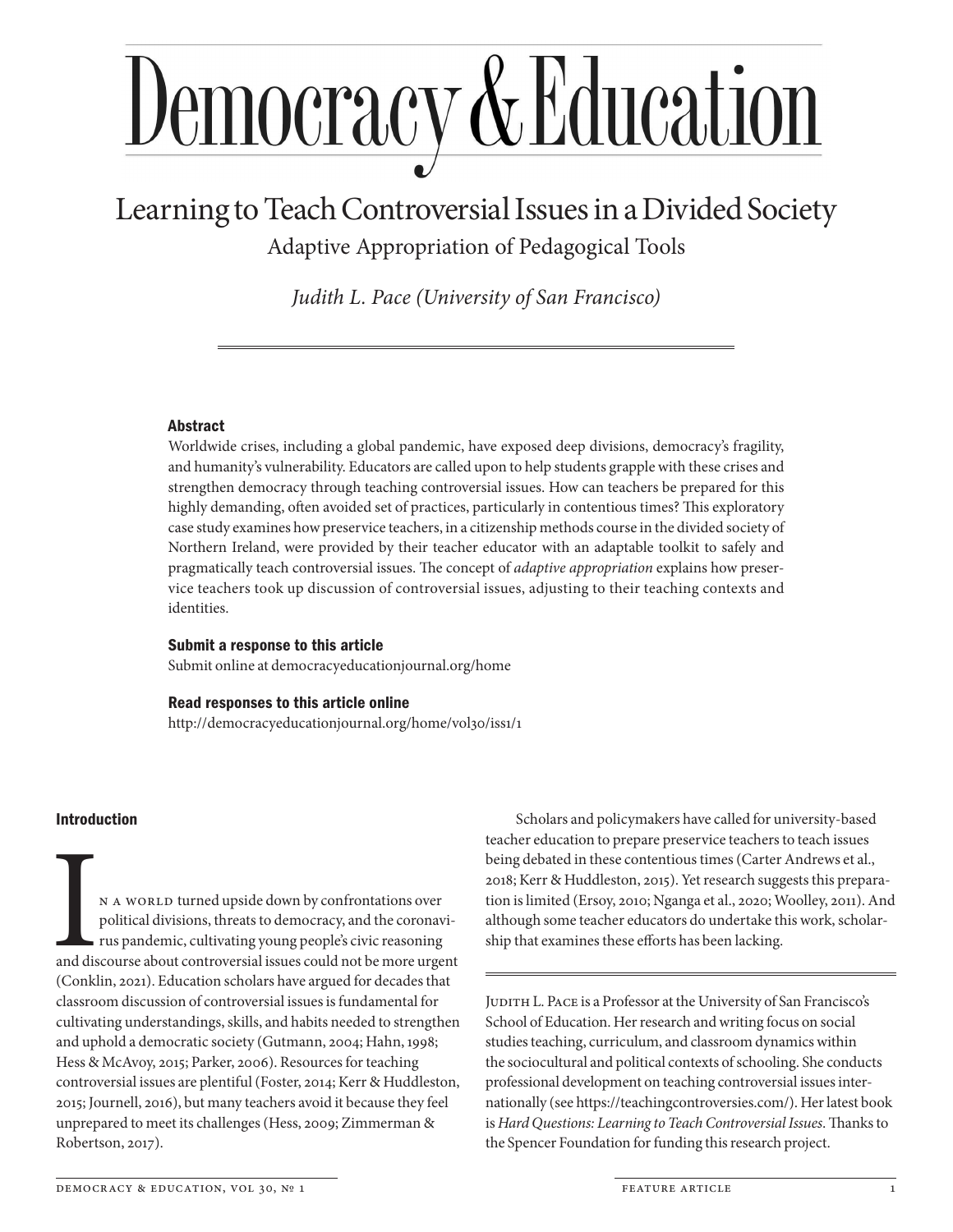This article draws from a cross-national qualitative study on teacher educator (TE) efforts to prepare preservice teachers (PSTs) for teaching controversial issues (TCI) in Northern Ireland (NI), England, and the United States (Pace, 2017, 2019, 2021a, 2021b). Here, I focus on one case to address the following questions: How are PSTs in a citizenship methods course located in the divided society of NI prepared with pedagogical tools for TCI? What comprises PSTs' learning about TCI and their attempts at using these tools during school placements? And what factors shape these attempts?

The case study presented in this article examines a teacher educator's provision of an adaptable pedagogical toolkit and preservice teachers' initial appropriation of tools during school placements. It bears significant lessons for teacher education that advances democratic education in these extremely polarized and contentious times and raises important questions for secondary school and teacher education practice as well as institutional policy.

#### Theoretical Frameworks

#### *Teaching Controversial Issues*

Conceptions of controversial issues vary. British scholars Stradling, Noctor, and Baines (1984) defined controversial issues as "those problems and disputes that divide society and for which significant groups within society offer conflicting explanations and solutions based on alternative values" (p. 2). Controversial issues are taught through inquiry, analysis of sources, formulation of arguments, position-taking, and decision-making (Ho et al., 2017).

According to research, discussion of issues in an open classroom climate, in which the class examines diverse perspectives, the teacher encourages students to express their views, and students feel free to disagree with their teacher and peers, is most beneficial (Hahn, 2011). It is correlated with increased political efficacy, interest, knowledge, and engagement (Hess & McAvoy, 2015; Torney-Purta et al., 2001).

Skillful teaching of controversy requires discussion facilitation and several other complex capabilities such as creating a supportive and open classroom environment and facilitating inquiry-based learning (Hess & McAvoy, 2015; Kerr & Huddleston, 2015). Discussion places great demands on teachers (Parker & Hess, 2001), and studies find it is rare in social studies classrooms (Barton & Avery, 2016).

Additionally, teachers of CI navigate sociopolitical tensions in the wider society that students bring to school (McCully, 2006; Pace, 2015). In post-conflict societies, TCI can provoke strong emotional reactions, which increase challenges for teachers (Barton & McCully, 2007; Kitson, 2007; Zembylas & Kambani, 2012). Where there is ongoing conflict, discussion of controversial issues may be avoided or suppressed (Pollack et al., 2018).

TCI is shaped by institutional structures in different national contexts (Ho et al., 2014; Misco, 2012; Torney-Purta et al., 2001). Educational regimes may undermine TCI through curriculum policies, accountability mandates, and technicist standards for teaching (Montgomery & McGlynn, 2009). Ho et al. (2017) have stated that TCI involves navigating "a complex terrain of

institutional and curricular constraints; societal discourse and expectations; national, group, and individual histories; local, state, and national politics; personal beliefs; and multiple and overlapping identities involving ethnicity and religion" (p. 323).

# *Preparation of Preservice Teachers for Teaching Controversial Issues*

Little scholarship exists on preparation of PSTs for TCI (Pace, 2021). Dahlgren, Humphries, and Washington (2014) found that their PSTs, when assigned to teach a controversial issue in student teaching placements, taught a wide range of controversies; however, they restricted classroom discussion. The authors did not report what they did to prepare for TCI.

Hess (2001, 2003) and Parker (2003) described their preparation of preservice teachers to lead discussion. Hess's PSTs participated in discussions with different structures and analyzed videos. They examined the nature of controversial issues through conceptual formation activities. Hess's classes discussed teachers' roles and assessment practices. The PSTs developed controversial issues discussion lesson plans, taught them during their school placements, and revised them. Parker demonstrated facilitation of Socratic seminars and structured academic controversies, invited PSTs to rehearse facilitation, and assigned them discussion-based lesson planning. Both approaches embody practice-based teacher education as well as teaching with discussion and teaching for discussion (Parker & Hess, 2001). The former utilizes discussion as a major vehicle for teaching and learning while the latter cultivates capacities for participating in discussions and understanding its relationship to democracy.

Grossman, Smagorinsky, and Valencia (1999) explained that according to sociocultural theorists (e.g., Cole, 1996; Wertsch, 1981), learning to teach occurs through problem-solving mediated by social interactions, tools, and practices located in distinct yet connected, culturally shaped activity settings. For PSTs, these settings include university coursework and school placements. PST learning also is mediated by teacher identity, which includes goals, values, and educational histories. Grossman and colleagues (1999) stated, "Activity theory is useful . . . particularly in illuminating how teachers choose pedagogical tools to inform and conduct their teaching" (p. 4). Conceptual tools include principles, theories, and frameworks that guide teaching. Practical tools are methods, strategies, and resources that teachers use. Learning to teach occurs through a process of appropriating, or adopting, conceptual and practical pedagogical tools and making sense of what they do and how they should be used.

Appropriation of pedagogical tools from coursework is challenged by the disjuncture between educational ideals and realities of K–12 classrooms (Kennedy, 1999). For example, inquiry-based learning clashes with curriculum coverage and exam preparation. Appropriation may also be impeded by the "apprenticeship of observation" (Korthagen, 2010; Lortie, 1975)—deeply held understandings about teaching and learning that result from many years of being a student. The long-standing divide between theory and practice identified in university-based teacher education contributes to the problem (la Velle, 2019).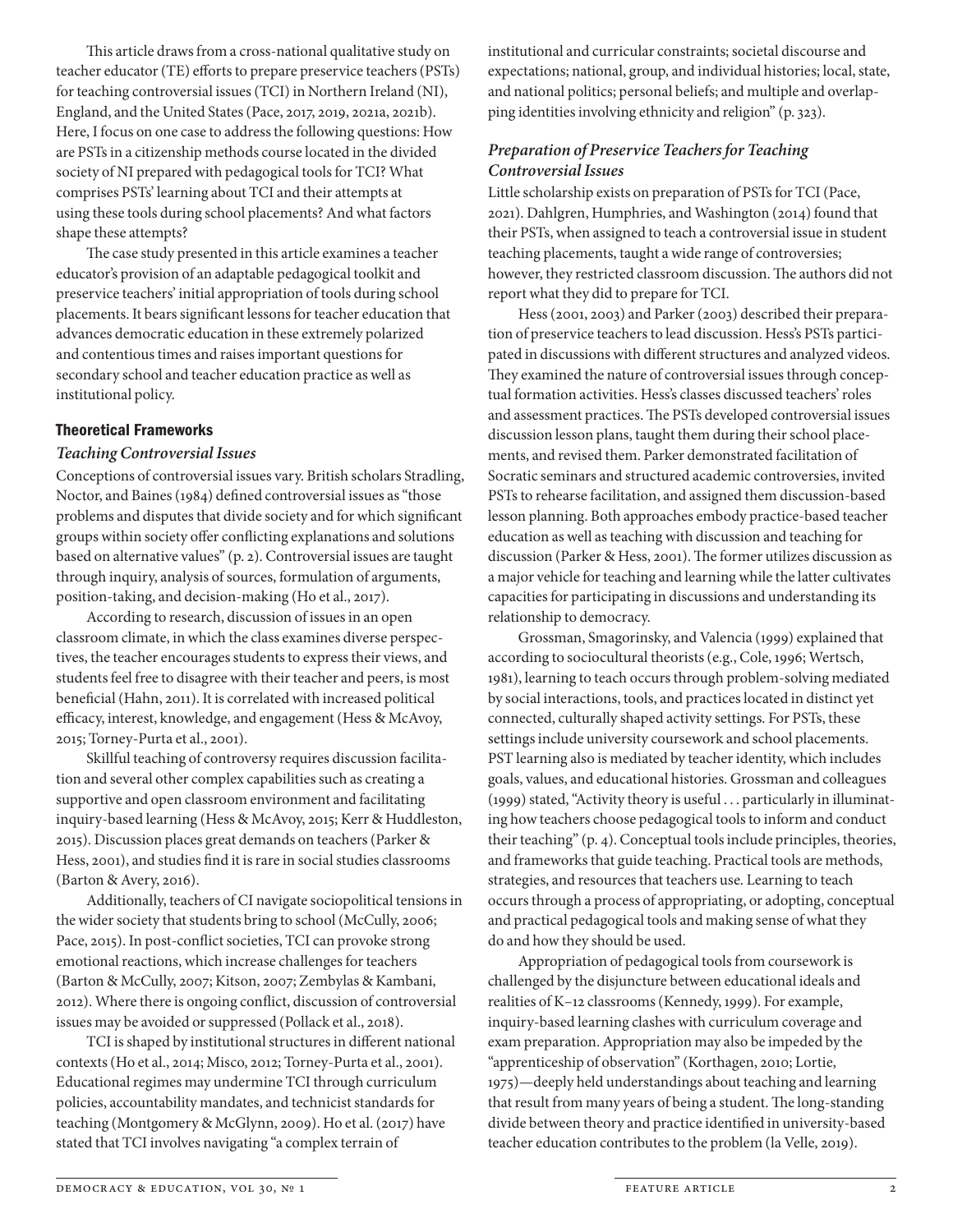Grossman et al. (2000) explained that TEs must support appropriation of conceptual tools with explicit modeling of practical tools (Lunenberg et al., 2007; Ritter, 2012) and reflective conversations about them.

Jesnet, Klette, and Hammerness (2018) highlighted the importance of emphasizing different kinds of practice in teacher education coursework. They analyzed data from methods courses in six programs located in Finland, Norway, and California. The researchers found that, overall, teacher candidates had the least opportunity to rehearse teacher roles, see explicit models of teaching, and analyze student learning. They had many opportunities to take the students' perspective (do work that students would do) and use, discuss, or analyze teachers' materials, artifacts, and resources (p. 192). Opportunities to plan and rehearse teaching, make connections to local and national curriculum, and discuss school placement experiences were variable across programs.

To strengthen teacher preparation for a crucial and demanding set of practices, we need to know more about how TEs equip PSTs with pedagogical tools, how PSTs appropriate them, and how factors located in university coursework, school placements, and PST identity shape appropriation.

## Methods

I conducted a qualitative study from 2016 to 2018 to examine how PSTs were prepared to teach controversial issues and what they learned. The study was located at four universities in Northern Ireland (NI), England, and the United States. This article focuses on one of two research sites in NI. I chose this case because all four PSTs reported successfully teaching at least one CI lesson during student teaching.

# *Setting and Sample*

NI is an informative national context for teaching controversial issues because of its history of and educational initiatives aimed at addressing it (McCully & Emerson, 2014). Division is rooted in centuries of conflict between the native, Catholic Irish and British rulers and Protestant settlers from England and Scotland. The violent response to the civil rights campaign in the late 1960s protesting long-standing discrimination against Catholics sparked the 30-year period of violent conflict known as the Troubles. The 1998 Good Friday Peace Agreement (GFA) created a powersharing government, dramatically decreasing sectarian violence. But there was no formal transitional justice and reconciliation process (Worden & Smith, 2017).

Despite major efforts toward a peaceful and more cohesive society, unresolved trauma, injustice, and mistrust persist. A culture of conflict avoidance in schools and the broader society has hindered efforts at reconciliation (King, 2009). The Northern Ireland Assembly (NI Parliament) collapsed over political battles in winter 2017 and only resumed in 2020. Brexit has exacerbated tensions that in early 2021 erupted in violence. Of course, many controversies not related to sectarian conflict, for example, marriage equality and abortion, also divide public opinion in NI.

To conduct my study, I recruited teacher educators based on purposeful sampling (Patton, 1990) assisted by my professional

network. Paula (pseudonym) was an experienced social sciences and citizenship teacher educator as well as human rights scholar and activist. She worked with young people in a variety of schools and communities. She helped develop NI's Local and Global Citizenship (LGC) curriculum and conducted professional development on TCI. Paula was especially interested in developing young peoples' critical understanding of politics. This commitment permeated the citizenship methods course she taught for a mixed group of politics, sociology, and religious education preservice teachers.

The course prepared graduate preservice teachers to teach at the secondary level (ages 11 to 18). NI's Post Graduate Certificate in Education (PGCE) programs generally schedule courses for two six-week blocks that alternate with student teaching placements and meet briefly at the end of the academic year. Over a ten-month program, preservice teachers spend about twice the amount of time in school placements as they do at university.

Paula's main teaching responsibility was social sciences. Citizenship is an additional credential that may be added to one's major certification, and the course meets for about three hours each week. Paula's PGCE program requires that social sciences teacher candidates take citizenship. Religious education candidates take it as well. The class I studied had 24 students.

The four PSTs I interviewed volunteered to participate in my study. Margaret and Sean, from working-class Catholic backgrounds, were earning their PGCE in social sciences, and their focus was politics. Luke and Andrew, from middle-class Protestant backgrounds, were in the religious education PGCE. Margaret and Sean grew up during the Troubles, while Luke and Andrew were too young to remember it. The two older students had several years of experience working in schools. Luke had worked for one year as a special needs aide. Andrew was the youngest and least experienced.

# *Data Collection and Analysis*

I used a grounded theory approach (Corbin & Strauss, 1990) to study the preparation of PSTs for teaching controversial issues. I resided in NI in the fall and winter of 2016–2017 for two months total. During this time, I was a participant observer, visiting Paula's citizenship course for 18 hours spread over five class sessions. I wrote detailed field notes, recorded lessons focused on teaching controversial issues, and collected course-related documents.

Over the year, I conducted a series of three audio-recorded, semi-structured individual interviews (final interviews were conducted through Zoom) with Paula and four preservice teachers from her course. The fall interviews with PSTs took place after Paula's daylong session on teaching controversial issues, the winter interviews after the class I observed on February 20, and the summer interviews after the school year had concluded. Luke was not available for the winter interview, and Margaret was not available for the summer interview.

I also collected PSTs' lesson plans on CI and end-of-year essays on the teacher's role when dealing with sensitive and controversial issues. Analyses of these four data sources field notes, interview transcripts, course documents, and PST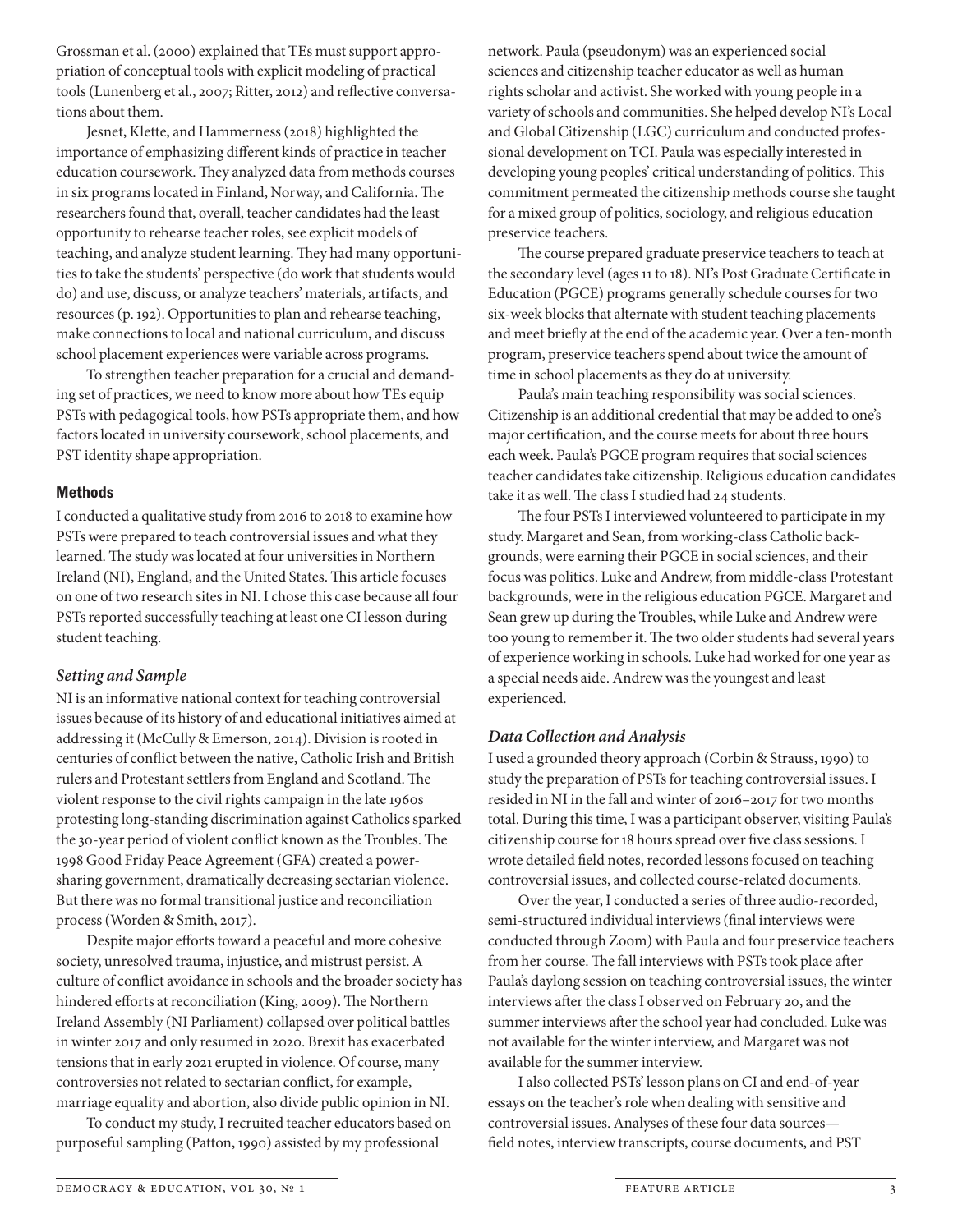documents—were triangulated to strengthen validity (Maxwell, 2005).

During data collection, I wrote reflective research memos and did open coding of interview transcripts and field notes using NVivo software, which informed subsequent data collection.

To analyze Paula's preparation of PSTs for teaching CI, I developed a coding structure that fleshed out her purposes, conceptual and practical tools taught, and pedagogical approaches used. For example, the concept *Purposes* included the categories *Safety* and *Pragmatism*. For the analysis of PSTs' appropriation, I developed coding structures for PST identity, learning from coursework, and student teaching experience. The concept *Learning from Coursework* included *Conceptual Tools* and *Practical Tools*. Identification of relationships within and across these concepts and categories along with in-depth interpretations of data generated findings.

I discovered that an important pattern was PSTs' adaptation of tools learned in Paula's course, specifically discussion methods, to fit their school placement contexts and teacher identity. Tacking back and forth between my theoretical framework and data, I developed a "core category" (Corbin & Strauss, 1990, p. 14) and an analytical argument about adaptive appropriation of pedagogical tools for teaching CI.

#### Results

Paula provided her class with an adaptable toolkit for TCI that could be used with different subjects, student populations, school cultures, and teacher proclivities. Her emphasis on safety and pragmatism, situated within the contentious yet conflict avoidant culture of NI, encouraged cautious experimentation and gave permission to PSTs to adapt the pedagogical tools she provided to their comfort level as student teachers and the school placement activity setting. These conceptual and practical tools were embedded within a framework that combined theory and practice. Preparation was enacted through an all-day workshop, follow-up sessions, and an end-of-year essay assignment.

# *Framework for Teaching Controversial Issues*

The TCI framework Paula taught emerged from professional development for NI's citizenship curriculum (Emerson et al., 2012). It revolved around the following process: First, teachers reflect on their stance toward the issue, taking account of their biases. Second, teachers set realistic goals, such as raising awareness, developing critical political understanding, and changing behaviors, versus changing attitudes. Third, teachers work on framing the issue with questions and resources. Fourth, teachers think about pedagogical methods to use, for example, jigsaw or deliberation. Fifth, they do a pedagogical risk assessment in which they reflect on whether the methods they chose provide opportunities for exploration of multiple perspectives, expression of everyone's ideas, debriefing, and closure.

Paula explained that her approach to TCI emphasized safety for students and teachers living in a conflict-affected society as well as pragmatism given conditions of schooling. The practical tools she modeled were less ambitious than congressional hearings,

moot courts, and simulations, which demand substantial time and teacher expertise and often target high school students (Hess & McAvoy, 2015). She criticized whole group discussion because she saw it as too risky—difficult-to-manage tensions could arise quickly, and some students inevitably felt their voices weren't heard. She advocated structured, manageable discussion methods such as deliberation (structured academic controversy), carousel conversation, circular brainstorm, speed debate, walking debate, world café, and silent conversation. As the course progressed, she modeled all these practical tools.

# *Teacher Workshop*

On October 10, 2016, Paula conducted an intensive all-day workshop on TCI using the framework as a skeleton. She involved all 24 PSTs through modeling, planning activities, and reflective conversations. Paula told the class they needed a practical approach for 35–40-minute classes that would build their confidence and help them try out and evaluate methods. She emphasized her priority: "*Safety* is the word of the day . . . We need safety for the teachers, and we need safety for the pupils." Paula juxtaposed the potential risks of TCI, such as heated emotions and negative reactions from parents, with what she would be teaching them about taking control of their goals, stance, framework, and most importantly, the methods they would use. All of this would go into their toolkit for teaching controversial issues.

Using Post-its and a spectrum laid out on the floor, Paula asked everyone to identify CI related to their subject and the extent to which they felt comfortable or highly anxious about teaching them. The class discussed factors that influence teaching these issues, such as religion, age group of students, parental attitudes, school location and ethos, and sociopolitical climate. Paula validated people's anxiety and said that student teachers must notify department heads, mentor teachers, and parents explaining what they're teaching and why.

During the workshop, Paula introduced a conceptualization of TCI, informed by scholarship, that included a definition of CI, contextual influences, and benefits of TCI. She defined CI as questions that "deeply divide society, challenge personally held values and beliefs, generate conflicting explanations, evoke emotional responses, [and] cause students to feel threatened and confused." Contextual influences included school location, school ethos, and sociopolitical climate. The rationale for TCI included their relevance, enduring significance, preparation for democratic citizenship, development of interpersonal skills, and growth in critical thinking.

Through exercises and debriefs, the class addressed elements of the TCI framework. They talked about teacher disclosure, achievable goals, and conducive classroom climate. Paula provided critical guidance on framing CI for classroom lessons. She advocated starting discussions using "safer" questions that called for multiple viewpoints, and—given segregation between Catholics and Protestants in schools and society—broader than those represented in particular school communities. This meant framing CI with diverse public perspectives instead of personal opinions. Getting concrete, she said that instead of asking students how they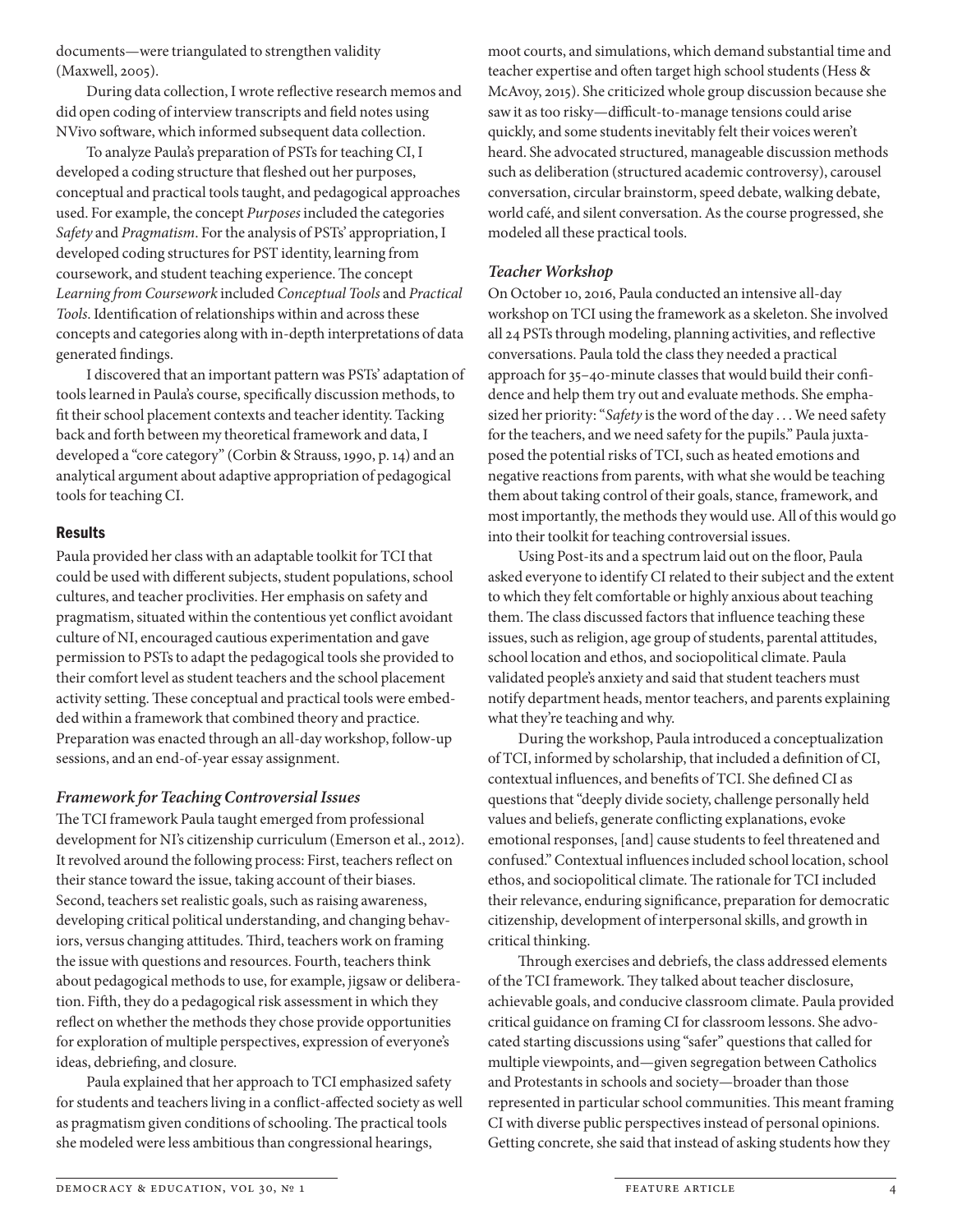felt about ethnic minority communities, teachers should pose questions like, How can we evaluate Northern Ireland's response to the increase in people from ethnic minority communities? Paula said human rights frameworks could help with critical analysis of CI and teaching about structural and historical roots of contemporary conflicts was crucial for deeper understanding and critical thinking.

Stressing safety again, Paula talked about making time for students to "self-position"—whether publicly or privately—at the end of lessons, and showed a variety of possible methods. She was adamant that teachers not expose individuals by asking them to divulge personal information or opinions because in a divided society, it could put young people at risk.

To teach the pedagogical methods and risk assessment elements of the framework, Paula explicitly modeled and debriefed a series of TCI discussion-based activities. A popular activity from the LGC curriculum was called "community symbols card sort." In small groups, PSTs were given a set of 30 cards with cultural, political, and religious symbols associated with the two main communities in NI. They were asked to sort these into meaningful groups and to avoid dividing them into Catholic versus Protestant. Paula discussed with the class how to proactively manage potentially volatile reactions from students. Following the symbols activity debrief, PSTs worked in small groups to develop a definition of *sectarianism*. They acknowledged the concept's complexity, and agreed that, despite popular usage in the media that sometimes demonized working-class communities, sectarianism was more related to politics, culture, and national identity than to religion.

#### **Follow-Up Sessions on Teaching Controversial Issues**

I observed three additional sessions in which Paula continued to prepare for TCI. On October 17 in a session on human rights, she modeled a "walking debate," posing controversial statements related to human rights and asking students to position themselves along a continuum to show whether they agreed or disagreed. Then individual students spoke about why they had taken a particular position, and people were invited to move if they felt swayed by someone's argument. On October 31, she asked small groups to brainstorm ideas for teaching about the Asher's Bakery case concerning the refusal to bake a cake with a message supporting same-sex marriage on the basis of religious beliefs.

The February 20 session focused on medium-term planning around the theme of immigration, refugees, and asylum seekers. Paula modeled the world café method, in which each of four small groups wrote down responses to questions related to teaching these topics as CI and circulated them so others could add ideas.

Toward the end of class, Paula modeled a deliberation (academic structured controversy) on a controversial question: Should we allow free movement of labor across borders in the European Union? She quickly explained how the strategy worked and let students form groups of four, and then two, to read the texts she provided and present each side of the issue, and then switch sides. Using the term *self-positioning*, Paula told the groups to now

discuss where they stood on the issue, which might be somewhere in the middle of the black-and-white arguments they had presented.

# *PST Learning*

Paula's PSTs expressed deep appreciation for her course. They developed conceptions of controversial issues, their relevance to contemporary life, and what teaching them involves. They most appreciated Paula's modeling of structured small-group discussion activities. Three of the PSTs spoke about their favorites. Luke and Andrew talked about how the small group discussion on defining sectarianism brought out the complexity of the question. Andrew spoke about the community symbols card sort several times. He found it "eye-opening" that despite being open-minded, he was unfamiliar with certain symbols of Irish identity. He tried the activity with his classes and found it rewarding. Andrew and Margaret were impressed with the speed debate on war crimes in which Paula flashed pictures of scenes from war and students had to quickly decide whether acts were within or outside the rules of war.

Evidence of individual PSTs' initial appropriation of TCI emerged in interviews, lesson plans, and essays. The tables below represent their responses to interview questions about conceptual and practical tools they learned from Paula's course and what they did with these tools during school placements. Margaret and Andrew took up more practical tools from Paula's TCI lessons than Sean and Luke did.

| Table 1: Margaret                  |                                                                                                                                                                                                                                                                                                                                                                                                               |  |
|------------------------------------|---------------------------------------------------------------------------------------------------------------------------------------------------------------------------------------------------------------------------------------------------------------------------------------------------------------------------------------------------------------------------------------------------------------|--|
| <b>Pedagogical Tools</b>           | <b>Reported by Margaret</b>                                                                                                                                                                                                                                                                                                                                                                                   |  |
| Purposes of TCI                    | Make a difference for future of society. Increase<br>critical thinking, tolerance, sensitivity, and<br>understanding of differences. Deal with legacy<br>of conflict in NI                                                                                                                                                                                                                                    |  |
| Methods of TCI                     | Many different discussion activities. Best when<br>different perspectives explored and teacher lets<br>students respond to one another. Students<br>question texts/authors they read. Teacher fosters<br>equitable participation and sensitivity to<br>minorities. In student teaching, used silent<br>conversation, deliberation, jigsaw, and<br>organic discussion in response to resources<br>and prompts. |  |
| Teacher Role/Stance/<br>Disclosure | Don't express biases. Be a positive and passionate<br>influence. Be prepared and confident. Allow<br>freedom of expression but offer guidance. Essay:<br>Wrestled with neutrality vs. committed impartial-<br>ity. In student teaching, framed citizenship<br>topics and issues with human rights.                                                                                                            |  |
| Planning TCI                       | Highly prepared lessons are key. Teachers<br>should read widely to build their knowledge, be<br>clear about what they're presenting without bias,<br>select the best resources. Be prepared for strong<br>emotional responses and students crossing the<br>line from free expression to open disrespect.<br>Warn students about upcoming issues.                                                              |  |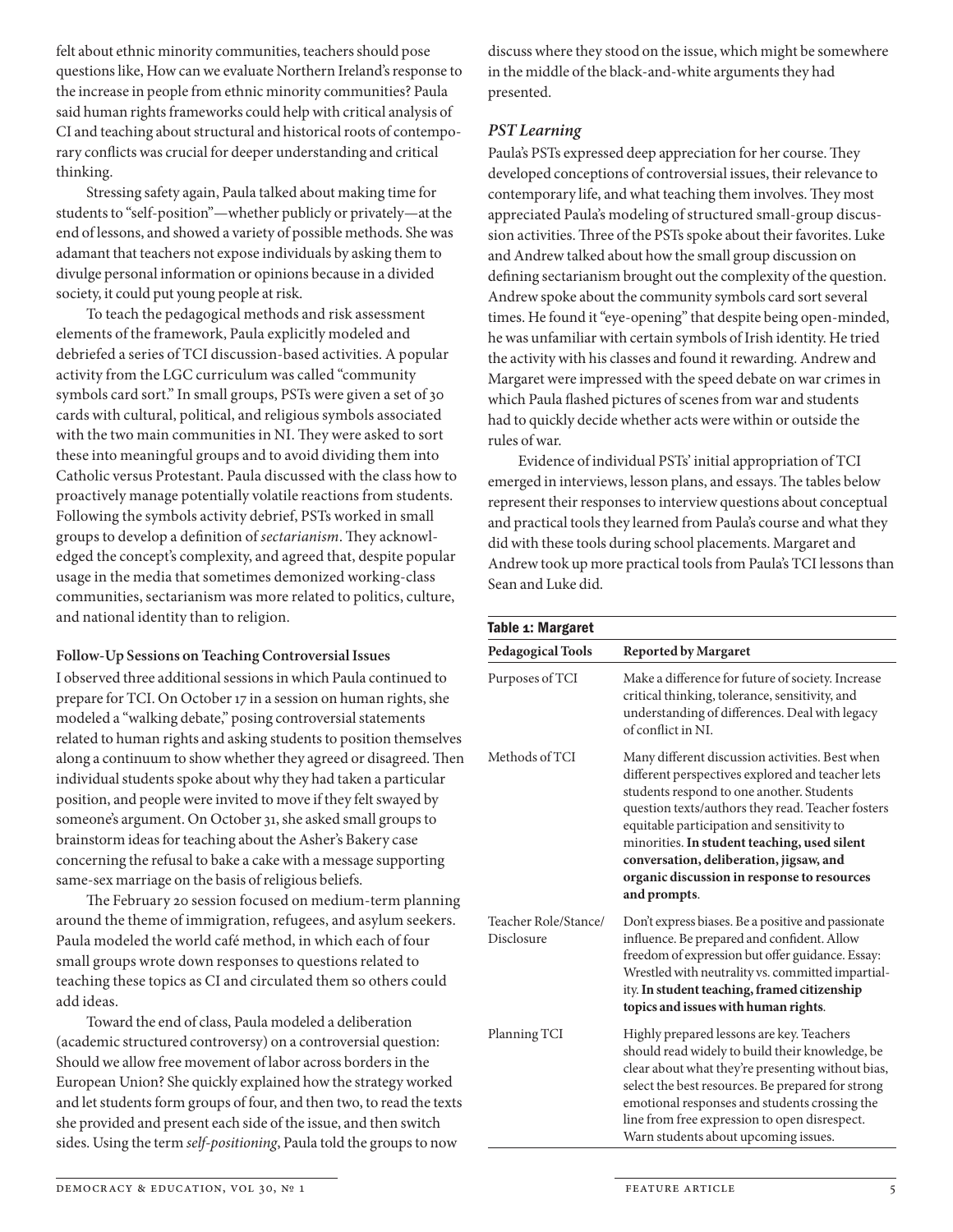| Table 2: Andrew                    |                                                                                                                                                                                                                                                                                                                                                                                                                                                                                                                                                                                                                                              |  |
|------------------------------------|----------------------------------------------------------------------------------------------------------------------------------------------------------------------------------------------------------------------------------------------------------------------------------------------------------------------------------------------------------------------------------------------------------------------------------------------------------------------------------------------------------------------------------------------------------------------------------------------------------------------------------------------|--|
| <b>Pedagogical Tools</b>           | <b>Reported by Andrew</b>                                                                                                                                                                                                                                                                                                                                                                                                                                                                                                                                                                                                                    |  |
| Purposes of TCI                    | Help young people deal with life, respect and<br>appreciate other people. Teaching about<br>sectarianism and two communities in NI is path<br>toward more peaceful future. Morality intersects<br>with politics, e.g., abortion, euthanasia, and<br>equal marriage.                                                                                                                                                                                                                                                                                                                                                                          |  |
| Methods of TCI                     | Variety of discussion methods. Students are<br>active, doing ranking activities, staking out<br>positions, engaging in discussion with peers,<br>thinking independently. Examples = defining<br>sectarianism, speed debate, community symbols<br>card sort. In student teaching used walking<br>debate, two-person deliberation, community<br>symbols card sort activity, ranking exercises.                                                                                                                                                                                                                                                 |  |
| Teacher Role/Stance/<br>Disclosure | First interview: Teacher should be unbiased and<br>neutral, but model critical thinking and be<br>authentic while not imposing views on students.<br>Third interview: Further readings supported<br>new view that teacher neutrality when teaching<br>CI may not be possible or desirable (e.g., actively<br>encouraging anti-racism). Teachers consider<br>alternative viewpoints, remain open-minded,<br>and model this behavior for students. In<br>discussions during student teaching some-<br>times played "devil's advocate" to get students<br>to see another side of an argument. His lessons<br>encouraged anti-racism, tolerance. |  |
| Planning TCI                       | Preparation: (a) plan CI lessons carefully in<br>advance, (b) determine one's learning intentions,<br>(c) understand why issues are controversial,<br>(d) think about how one feels about the issue and<br>how to maintain a balanced approach in the<br>classroom. Teaching: (a) promote active student<br>involvement, (b) preempt possible problems,<br>(c) finish each session with time for closure.                                                                                                                                                                                                                                    |  |

| Table 3: Sean                      |                                                                                                                                                                                                                                                                                                                                                                                                             |  |
|------------------------------------|-------------------------------------------------------------------------------------------------------------------------------------------------------------------------------------------------------------------------------------------------------------------------------------------------------------------------------------------------------------------------------------------------------------|--|
| <b>Pedagogical Tools</b>           | <b>Reported by Sean</b>                                                                                                                                                                                                                                                                                                                                                                                     |  |
| Purposes of TCI                    | Vital to democratic process. Break through<br>avoidance of conflict in NL Teach students the<br>skills of democratic debate, knowledge of issues,<br>history of conflict.                                                                                                                                                                                                                                   |  |
| Methods of TCI                     | Front-load knowledge, context, and useful<br>perspectives with interactive presentation,<br>resources, case studies. Then open up for<br>students to explore. Monitor small groups and<br>question incorrect information. Provide space<br>for students to ask questions, debate, reflect,<br>form their own conclusions. In student<br>teaching used debate through role play,<br>modified walking debate. |  |
| Teacher Role/Stance/<br>Disclosure | Don't repeat avoidance of conflict that he was<br>socialized in. His political identity shapes his<br>teaching. He won't pretend to be impartial, but<br>he won't proselytize. He will disclose his views.<br>Promoted human rights perspective.                                                                                                                                                            |  |

| Pedagogical Tools | <b>Reported by Sean</b>                                                                                                                                                                                                                                           |
|-------------------|-------------------------------------------------------------------------------------------------------------------------------------------------------------------------------------------------------------------------------------------------------------------|
| Planning TCI      | Teacher preparation and content knowledge are.<br>key. "You need to know your facts inside and<br>out." Teachers need to find good resources.<br>Deciding on learning intentions will lead to<br>figuring out methods. Planning must be "tight"<br>and "layered." |

| Table 4: Luke                      |                                                                                                                                                                                                                                                                                                                                         |  |
|------------------------------------|-----------------------------------------------------------------------------------------------------------------------------------------------------------------------------------------------------------------------------------------------------------------------------------------------------------------------------------------|--|
| <b>Pedagogical Tools</b>           | Reported by Luke                                                                                                                                                                                                                                                                                                                        |  |
| Purposes of TCI                    | Foster students' interest in issues and under-<br>standing of different perspectives. Develop<br>informed perspective. Break down apathy.                                                                                                                                                                                               |  |
| Methods of TCI                     | Create environment for discussion, if not among<br>students, then within their heads. Active<br>learning. Defining sectarianism was most<br>helpful. Structured discussion methods that<br>allow for uncertainty and self-positioning. In<br>student teaching used whiteboards for student<br>responses and mini case studies snowball. |  |
| Teacher Role/Stance/<br>Disclosure | If students ask, he will disclose, if appropriate.<br>Teacher should help students understand their<br>own perspective and learn something new. Was<br>conscious of his affiliation with religious<br>groups at school.                                                                                                                 |  |
| Planning TCI                       | Knowing content is key. Find case studies and<br>other good resources. Present information that<br>will make students rethink their positions.                                                                                                                                                                                          |  |

#### **Initial Appropriation of Conceptual Tools**

Paula's PSTs articulated key conceptual understandings they learned from her course: At its core, TCI involves exploring multiple perspectives, challenging assumptions, and forming independent conclusions. Especially in a divided society, teachers should ask students to analyze different positions instead of asking students to initially state their own views. Margaret said, "You're not asking them for their opinion [at first]. It's about looking at the other perspectives and understanding why people think what they do."

A second understanding was the importance of careful preparation for TCI, which involves developing subject matter knowledge, finding rich resources, and reflecting on their own views in relation to other perspectives. Andrew appreciated the session on planning around immigration and refugees. "So, the whole idea of planning carefully and asking these questions, like, why is this idea controversial, and what should I expect from the pupils?"

PSTs' understanding of a third element of TCI, teacher stance, evolved during the academic year. Sean said Paula made him think about how he would respond to students' questions about his political and ideological affinities. Sean and Margaret spoke about being conscious of the language they used. Luke talked about learning to develop a posture of openness. Andrew explained in his essay how he shifted from neutrality to "inclusive situated engagement" (Kelly & Brandes, 2001). He told me, "I believed that it was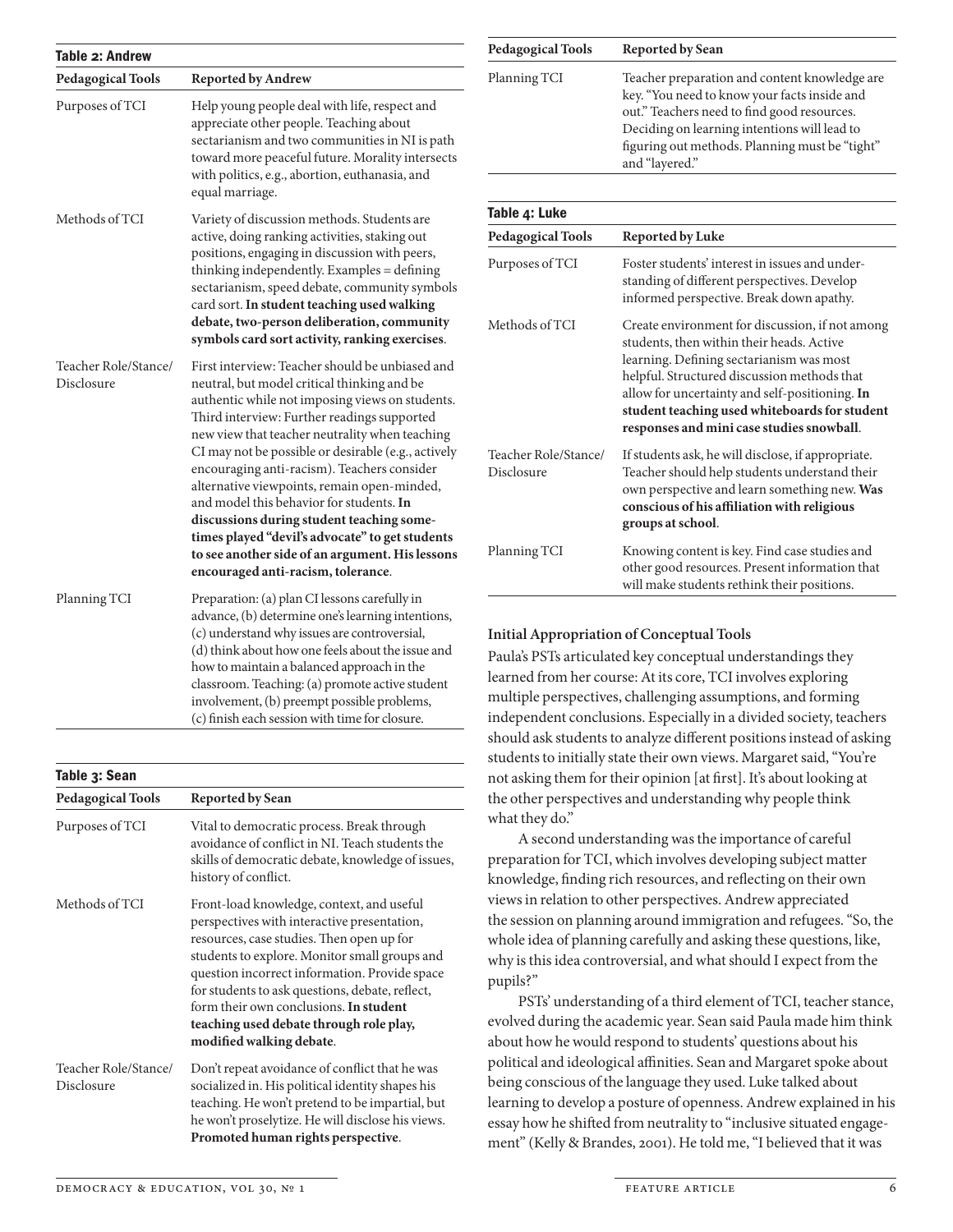possible to be neutral, but then I've realized . . . actively encouraging the values of tolerance and respect, then I'm already sort of, I'm not neutral"

# **Initial Appropriation of Practical Tools for Discussion**

All four PSTs valued Paula's modeling of TCI discussion approaches. Yet their uptake of discussion tools during school placements ranged significantly. All four of them reported successfully teaching at least one discrete lesson on a controversial issue. Andrew and Margaret taught in ways that differed greatly from the teacher-centered, didactic methods they had experienced as students, but Margaret taught under more favorable conditions than Andrew did. Sean cautiously experimented with discussion methods yet maintained an emphasis on frontloading content. Luke was granted less autonomy and was reluctant to let go of teacher control, and his appropriation of discussion was restricted. Both teacher identity—goals, values, and educational histories—and institutional factors shaped initial appropriation of TCI.

## *Extensive Uptake of Discussion*

Margaret's PGCE focus was politics. During our second interview, her report on her first school placement showed extensive uptake of CI discussion relative to the other PSTs. Discussion was a regular feature in her lessons. She tried deliberations at her first placement in two lessons. The first was with a year 10 citizenship group in a unit on democracy and participation, specifically "whether or not voting should be compulsory." Her purpose was to introduce students to deliberation, which she learned was much more effective than debate.

Margaret's second and much more complex deliberation was in an A-level politics class, which met for 65 minutes once a week and 35 minutes four times a week. It focused on the struggle between the two main Northern Irish parties, Sinn Fein and the Democratic Unionist Party (DUP), over whether victims of violence during the Troubles who had been members of paramilitary groups should be compensated. This deliberation involved two class periods and homework. Margaret explained:

*So, I had printed out things like the proposed program for government. I had gotten them information from an actual question-and-answer time that had taken place in the Assembly between the politicians over the definition on what a victim is . . . I got them to use the resources to come up with their arguments and then they had to swap over and do the same thing. That took the full hour for them to actually prepare for it, and then it was the next class that they did the actual deliberation. It meant, as part of their homework, they had to add to the resources I had given them, or they had to support arguments that they had to come up with whatever they find.*

This description reveals in-depth preparation. Instead of providing students with short texts, she collected sources from government proceedings and prepared resource packets. It indicates her confidence to challenge students by asking them to find additional texts and develop their own arguments.

Margaret learned about deliberation in both of Paula's politics and citizenship courses. It involved "a lot of work" on the teacher's part, but taught students to interpret texts and construct arguments. Margaret managed to encourage students hesitant to take up different viewpoints: "Some of the girls were going, 'I'm not doing DUP . . . I just can't.' I was going, 'You can, because you don't believe it . . . but you have to acknowledge that these are the reasons why there's so much division.'" She reassured students that expressing perspectives antagonistic to their identity was tolerable and even beneficial.

Margaret taught at a well-regarded school with an excellent mentor teacher and a timetable that allowed exploration of complex subjects. Additionally, she had worked for five years as a special education aide in a primary school. She told me she constantly practiced new methods she was learning with her own children. Margaret said that Paula's classes had made her rediscover forgotten parts of her identity, including a passion for politics. Margaret's enthusiastic appropriation during her first placement indicated her comfort with CI discussion within the context of a supportive school setting.

## *Enthusiastic but Constrained Uptake of Discussion*

Andrew's PGCE focus was religious education. His appropriation of discussion of CI evolved over the course of the academic year. He got his feet wet during the first school placement, and the second one afforded him numerous opportunities to practice. Andrew was like the proverbial sponge that absorbs the teacher's lessons almost verbatim. He was eager to apply methods from coursework. With autonomy and assigned to teach religious education and LGC curricula replete with CI, Andrew was able to teach more controversies than the other PSTs. But he was constrained by the citizenship timetable.

In his second placement, Andrew taught citizenship for 35 minutes once a week to two groups. He said the final lesson in a series on freedom of expression, racism, and hate crimes was the most controversial. The intentions were to "discuss the human right of free speech, to analyze examples of racism today, and then to debate whether or not the Internet should be censored to help prevent racism."

In that culminating lesson, the class watched a video on Internet use around the world. They looked at the United Nations Declaration on Human Rights article on free speech and had a "good discussion" about whether free speech should ever be limited and examples of where it was threatened. Andrew showed examples of racism on the Internet from NI that his department head had provided.

For the central discussion activity, Andrew used deliberation, in pairs instead of groups of four, on the question: "Should the Internet be censored to prevent racism?" He gave them a few minutes: "Partner One had to argue yes, and Partner Two had to argue no, and a few moments later, they had to switch sides." The students were to create a table in their notebooks to write down the arguments on both sides and then formulate their own conclusion.

Andrew said it was an enjoyable lesson that met his goals "to an extent." Ultimately, discussion was constricted by limited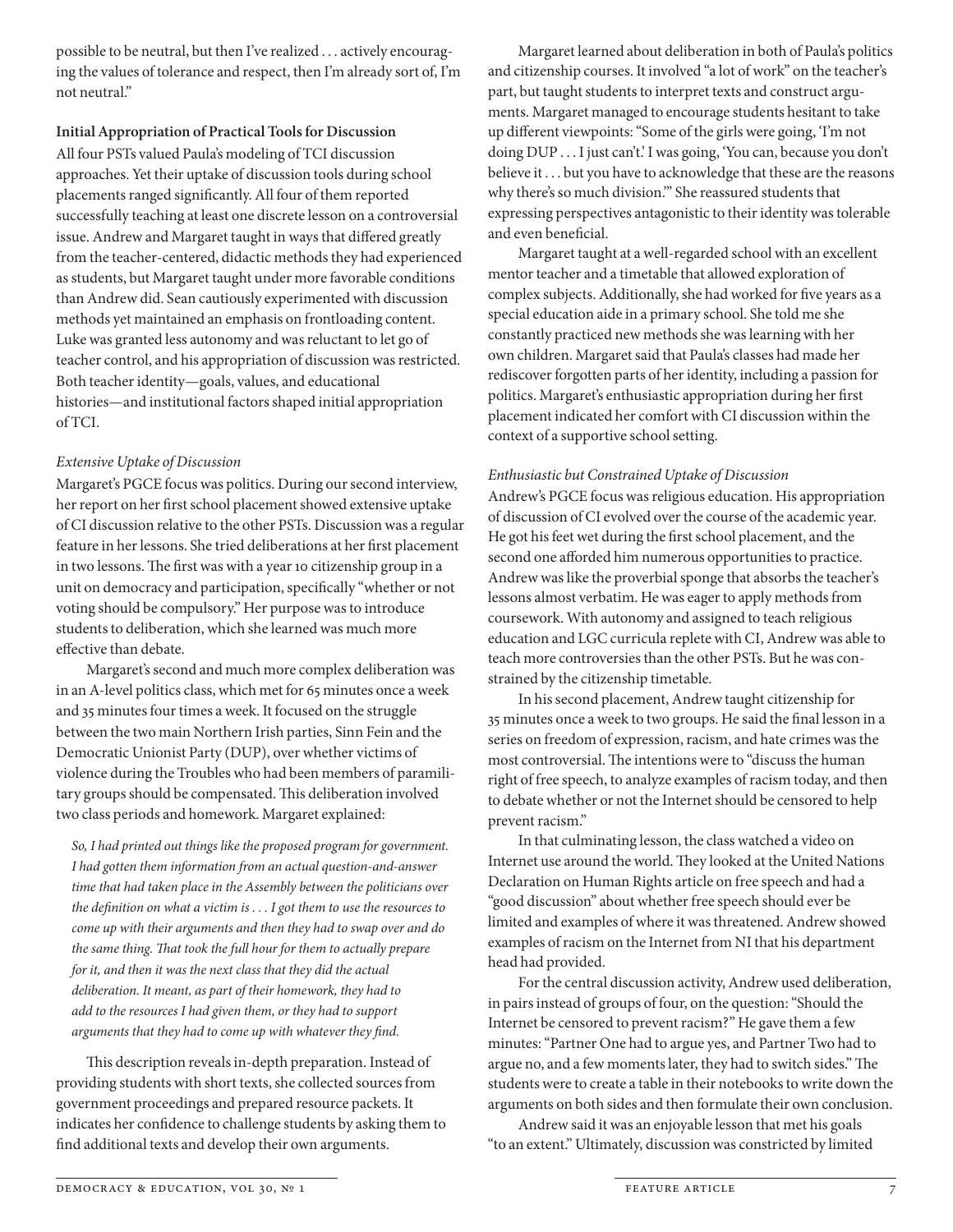time. Andrew had planned for students to write up their conclusions and then think about ways to fight racism as a whole group but never got to the final activity. He explained that in a 35- minute class, "you have maybe 25 minutes and 30 at best, I think." He acknowledged, "And looking at my lesson plan, I know that we didn't spend 15 minutes on the paired discussion because I probably overspent my time before that."

Andrew was, like Margaret, highly motivated to teach differently from the way he had been taught. He used practical tools from Paula's methods course but had to adapt deliberation for a tight timetable. He had one 35- minute period to explore the conflict between freedom of expression as a human right and censorship of racist speech on the Internet. He presented relevant resources, had students respond to them, and conducted a significantly modified deliberation. Paula's recommendation that a deliberation lesson be spread over two days was not possible with citizenship class once a week. For Andrew, the timetable was the key obstacle to more extensive appropriation of discussion tools. This case points to the constraining role of institutional factors in teacher learning.

#### *Cautious Uptake of Discussion*

Like Margaret, Sean's PGCE focus was politics, and he took multiple courses with Paula. Sean identified as a "critical pedagogue" and espoused discussion of CI as crucial for building NI's future. At the same time, he prioritized providing content knowledge to awaken students' social and political consciousness. The tug among these tendencies was apparent in the lesson described below.

In his second placement at an integrated school that intentionally brought together Catholic and Protestant students, Sean co- taught a year 10 history class with his mentor teacher. After a lesson on the GFA, Sean approached the teacher, requesting that he take the next class period to delve more deeply. Sean took the official curriculum on the partition of Ireland and its impact on NI in a riskier direction he said teachers typically avoid, linking contemporary disputes with history (Kitson & McCully, 2005). The lesson opened with a 20-minute introduction on contemporary wall murals, which students connected to different communities and their earlier study of Irish history. Then Sean spent 15 minutes reviewing the GFA and identifying the political parties currently represented in the Northern Irish power- sharing Assembly.

Students completed a worksheet outlining the GFA's key elements, such as the principle of consent (reunification with Ireland based on majority vote), rights and equality, decommissioning of weapons, prisoner release, and normalization of security. Using a table divided into Nationalists versus Unionists, the class talked about who benefited from each of these provisions.

Sean posted the seven elements of the GFA and, adapting the walking debate method, asked students to stand beneath the one they prioritized for contemporary NI. He had them explain their positions and move if convinced by someone else's argument. Finally, Sean asked them to compare NI before and after the GFA and discuss how the political landscape had changed.

In this lesson, time for the modified walking debate was limited to about 10 minutes. Sean said that conducting political discussion in an integrated school represented an important milestone for his teaching. Citing Kello (2016) in his final essay, he noted that in a classroom of mixed backgrounds, there was an "inherent element of 'risk-taking' due to the value-laden nature of the discussion." He explicitly advocated that students take a "rights-based stance" and ensured that "aspects of the agreement were examined from a multitude of perspectives . . ."

Sean told me there should be a 50/50 balance between student voices and teacher voice in lessons. Yet content-heavy lessons with multiple activities revealed a cautious approach to discussion of CI. Discussions were given 10 or 20 minutes in his lesson plans and in practice probably were shortened as they occurred after frontloading content.

Sean felt compelled to immerse students in knowledge but acknowledged the importance of fostering democratic debate, especially in NI. He said he needed to learn to trust students' ability to think critically and give them opportunities to arrive at their own conclusions. Sean's lesson was supported by his mentor teacher and a relatively generous timetable for history compared to citizenship. His cautious approach to discussion partly stemmed from his teacher identity. With over 10 years of prior teaching experience, he seemed torn among old habits, pedagogical beliefs, and new possibilities.

#### *Restricted Uptake of Discussion*

Like Andrew, Luke's PGCE focus was religious education. Luke's appropriation of CI discussion was restricted by limitations imposed by his school placements and his own choices. He used different practical tools to elicit student participation in a unit on euthanasia but did not facilitate sustained discussion in any of the lessons.

At the state secondary and grammar schools where Luke was placed, opportunities to teach citizenship were few. He said his richest experience with teaching controversial issues was a series of lessons on euthanasia in his year 11 religious education class during his second placement, which met for a double period once a week. Previously he had taught the issue of abortion using the department's curriculum, but that fell flat. His university supervisor advised him he "needed to put more of [his] own stamp upon things."

Luke initially used the department's materials, which were "quite standard" and "quite dry." He provided background information on legislation in different countries and reasons for and against different policies. Lessons picked up when he started using individual whiteboards, which allowed students to quickly express ideas in response to prompts such as the phrase *quality of life*.

Luke showed a clip from the film *Me Before You*, a romantic drama about the relationship between a man who is paralyzed from an accident and his caregiver. He said the class had a "great discussion" about the main character's conception of quality of life. The next phase was a "snowballing exercise" using mini case studies, provided by the department, about people from the UK who had traveled to countries where they could "go through with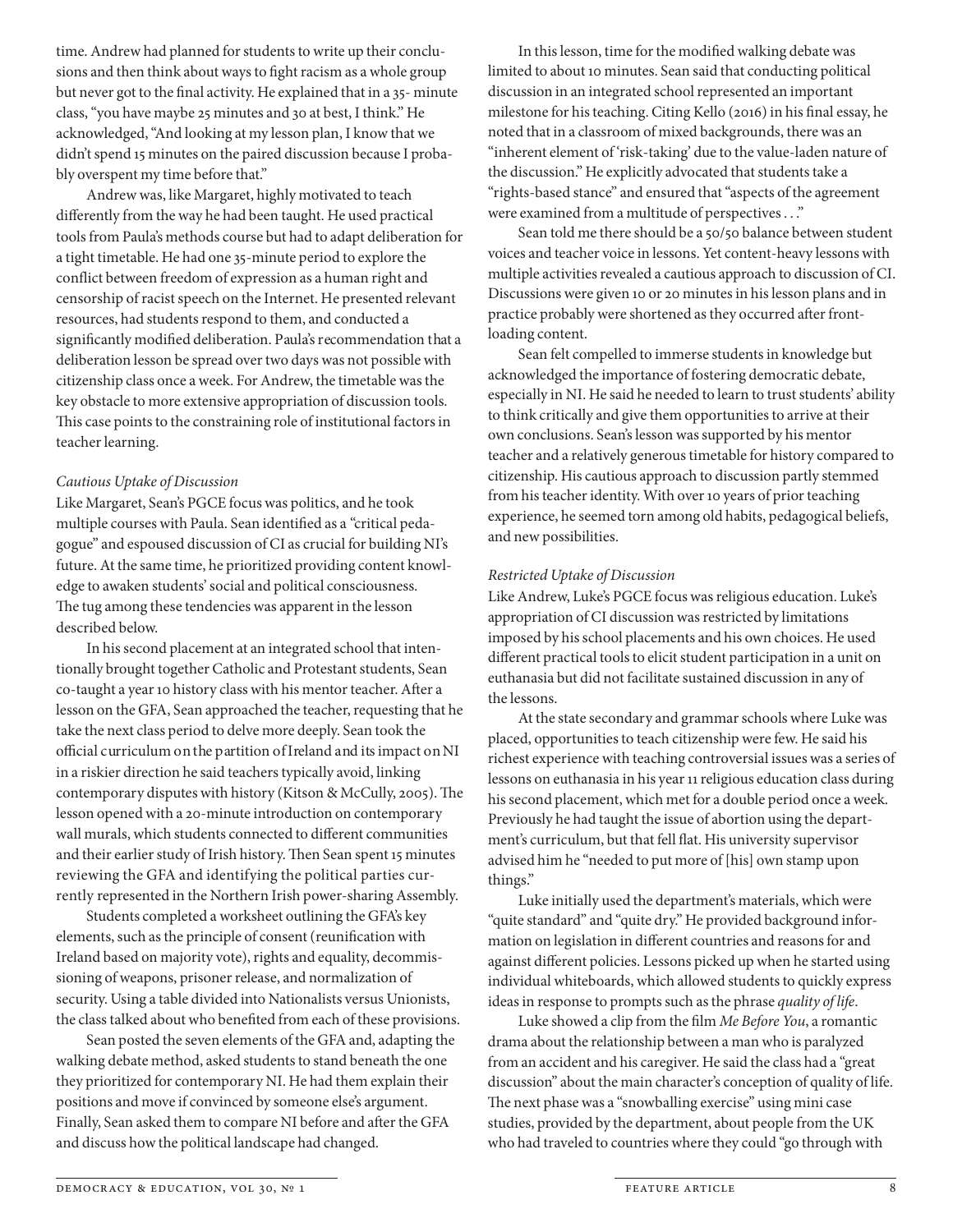euthanasia." In small groups, students read a case and became the "experts." Then they taught another group about the reasons for people's decisions. The class looked at cases that argued against euthanasia, such as Stephen Hawking and Jean-Dominique Bauby.

Luke did not have time at the end of the euthanasia unit to ask students to self-position. He said it was not encouraged at the school. Luke said he would ideally want to include that but felt his autonomy was restricted as a student teacher. He was told, "'You need to teach them this so that they can answer in an exam. So, you need to teach them both sides, and if there's any time for discussion, then you can do that.'"

Along with external restrictions, Luke acknowledged that part of his reluctance to dive into discussion of CI came from not yet feeling comfortable as a new teacher. He understood the need for students to discuss multiple perspectives on CI, but in our first interview indicated that discussion could occur inside students' own minds. He said he hoped to expand his use of discussion in the future but envisioned it taking up about 10 minutes in a 40-minute class.

#### **Discussion**

Paula's approach centered on providing an adaptable toolkit, organized by a TCI framework. She modeled different methods PSTs could use that were appropriate for novice teachers, 11–18-year-old students, and a conflict-affected society. She encouraged reflective practice through the framework, activity debriefs, and final essay on the teacher's role in TCI.

The four PSTs' initial appropriation of TCI is noteworthy. All four articulated key conceptual elements they learned from Paula's course, although Luke's understanding of discussion as something that could happen within a student's own mind was a serious misconception. They all taught at least one CI lesson and applied practical tools, introduced at university, to different subjects. Three out of four experimented with discussion tools for deliberating on issues. However, institutional or identity factors limited their uptake by Andrew, Luke, and Sean.

The logic underpinning Paula's model is that engaging PSTs in experiential activities, in which they (1) discuss conceptual tools, such as contextual factors in TCI, in real terms; (2) observe the modeling of practical tools, and (3) engage with the tools from either a teacher perspective or a student perspective, will transfer to classroom teaching. It fits with a general shift in teacher education from inculcating theory to developing practice.

Paula's citizenship methods class did not rehearse teaching or analyze student learning in preparing for TCI. But she did emphasize practice in several ways identified by Jesnet et al. (2018). PSTs observed explicit modeling of TCI activities, were immersed from the student perspective, and debriefed them. They had opportunities to brainstorm teaching ideas during class sessions and write about teacher roles while connecting scholarship to their student teaching in their final essays. PSTs experienced teachers' materials, artifacts, and resources from student perspectives and analyzed them. And class sessions were connected to the LGC curriculum's themes and resources.

PSTs' interview data and lesson plans show evidence of uptake of discussion methods, particularly deliberation (structured academic controversy), and walking debate. Although data were limited, this exploratory study generated an illuminating concept called adaptive appropriation. Adaptive appropriation describes PSTs' selection of tools from Paula's toolkit and their unique modifications of them to fit their lessons, students, school placements, and teacher identities. It underscores PSTs' agency as learners as well as factors that mediate or constrain their learning.

The preservice teachers explained the factors that shaped their appropriation and supported or limited their teaching of controversial issues. Time was a major restriction when citizenship had a 35-minute weekly slot for only part of the academic year in the school timetable. This made it exceptionally difficult to instill knowledge, explore multiple perspectives, and engage in discussion. Andrew experienced this challenge more than others. Luke had very limited opportunities to teach citizenship at all, which foreclosed possibilities for applying lessons from Paula's course. Other constraints were pressures to prepare for exams and cover curriculum, expressed mostly by Luke. Sean said that facilitating discussion in an integrated school, with representation from communities on either side of the divide, was risky.

Some school-related factors supported appropriation of teaching controversial issues. Andrew identified the curriculum, his mentor teacher, and established classroom rules. Sean and Margaret benefited from double periods and two-day sequences along with supportive mentor teachers who gave them space to experiment.

Teacher identity also shaped appropriation. Margaret's passion for politics and teaching, after a mid-career change, and her love of interacting openly with young people motivated her experiments. Andrew was the least experienced and youngest but seemed driven by his values and enthusiasm for learning to teach. Sean, a strong advocate for critical pedagogy, wrestled with views about imparting knowledge versus elevating discussion. Luke wanted to explore multiple perspectives and valued tolerance but was the least eager to facilitate discussion. The PSTs adapted their appropriation of practical tools to fit their proclivities.

All four PSTs, and especially Margaret and Andrew, challenged their prior experience as students and their socialization in a conflict-avoidant society by taking up CI. Three spoke explicitly about their motivation to teach CI as a vehicle toward a more peaceful future for NI. Luke expressed a commitment to exploring different viewpoints in religious education but had not thought so much about the legacy of conflict in NI. Political commitments and/or desire for reconciliation in NI seemed to fuel motivation for appropriating CI discussion tools for Margaret, Sean, and Andrew.

This case study raises important questions: What might promote more appropriation of discussion methods by the PSTs? Paula taught many different methods that made facilitation of discussion quite manageable. Her approach involved teaching with discussion more than teaching for discussion (Parker & Hess, 2001). If she had prepared preservice teachers to cultivate capacities for democratic discourse and discussed its role in a democratic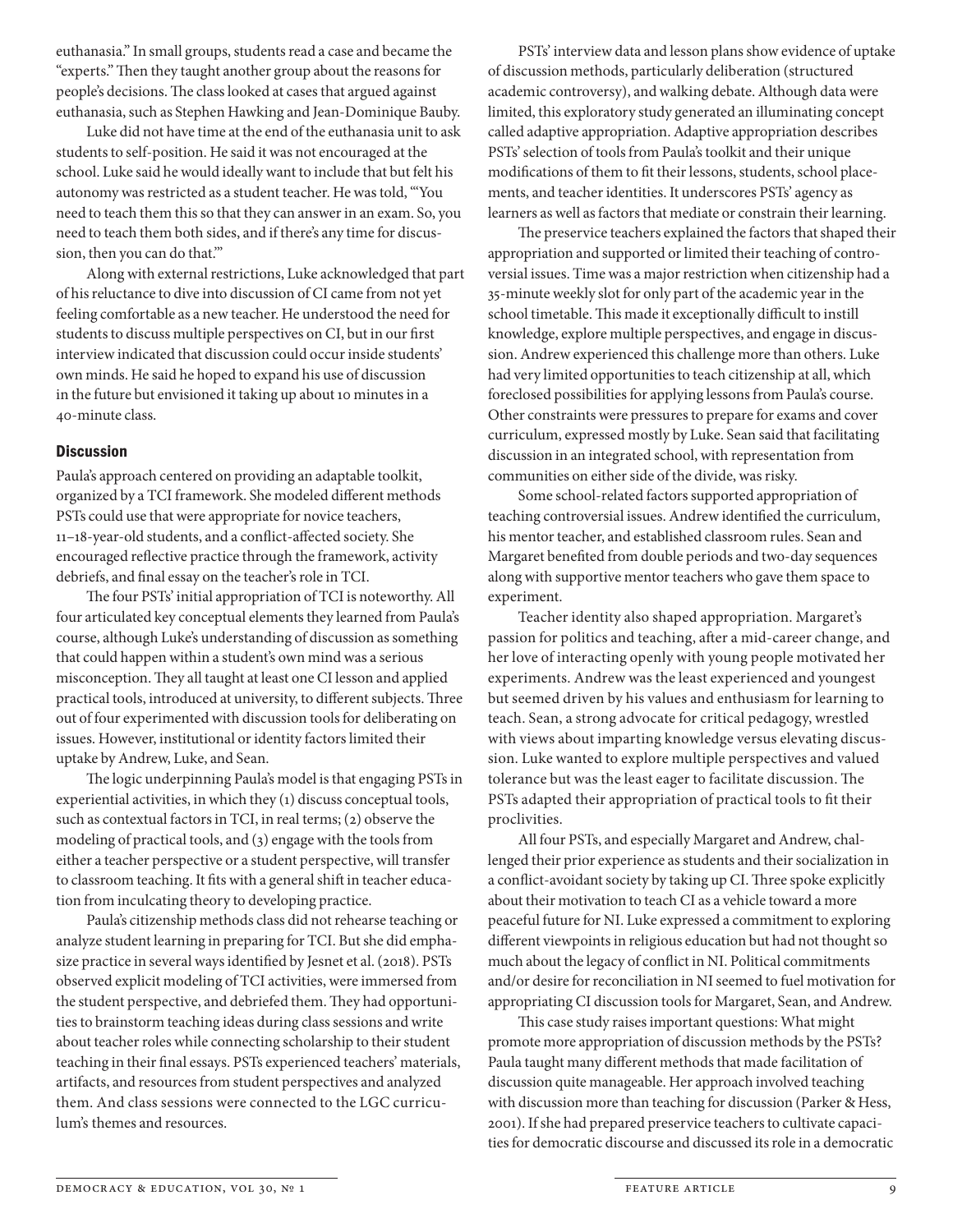society, perhaps PSTs would be more compelled to emphasize it. Also, Paula engaged her students in various elements of practice. Perhaps if the citizenship course also included rehearsal of teaching (Jesnet et al., 2018), PSTs would feel better equipped to facilitate discussion.

Paula's emphasis on safety for students and teachers, as well as pragmatism given institutional constraints of schooling, is particularly helpful during a time of crisis, when teaching controversial issues is urgent but risky. But did she play it too safe? Would it be beneficial to prepare PSTs to take on a higher gradient of risk, for example, by getting PSTs to deliberate on highly charged issues and dealing with associated emotions instead of avoiding them? In the community symbols card sort activity, they could have tackled this question: "Should potentially divisive symbols be displayed?" (Barton & McCully, 2007, p. 18). When brainstorming ideas for teaching the Asher's Bakery case, they could have deliberated on the decision. One PST said that learning to discuss issues openly was exactly what Northern Ireland needed and wished Paula's class had taken the risk to wrestle with them and prepare for potential classroom problems.

#### Conclusion

Paula provided an adaptable toolkit and involved her PSTs in activities that revolved around practice. PSTs taught CI lessons and were able to select and adapt pedagogical tools to fit their school placements. Paula's approach and her emphasis on safety and pragmatism are particularly useful when encouraging greater numbers of teachers to take up TCI during turbulent times when TCI is crucial for democracy yet fraught.

What might strengthen PSTs' appropriation of discussion facilitation? At my Midwestern research site, the TE taught with and for discussion and provided opportunities to practice with the benefit of coaching from the TE (Pace, 2021). Hess (2001, 2003) assigned her PSTs to develop and teach a discussion- based CI lesson during school placements and then revise it.

Practice teaching must be considered in light of class size and demands on teacher educators and their programs. The Midwestern course I observed had 10 students, not 24. While practicebased teacher education has become increasingly popular, Peercy and Troyan (2017), teacher educators who conducted a self-study of their own efforts, explained that providing opportunities for systematic examination and rehearsal of core teaching practices in teacher education courses requires "massive epistemological and pedagogical shifts" (p. 27).

Along with possibilities for teacher education, this case study reveals changes needed in schools to promote discussion of CI. The low status of citizenship in NI (Pace, 2021; Worden & Smith, 2017) makes opportunities to student teach it highly variable. Three of the four CI lessons described here occurred in other subjects. In many schools, the prioritization of test scores leads to curriculum coverage and exam preparation. Time pressures detract from granting student teachers autonomy to experiment.

Ideally, mentor teachers, department heads, university supervisors, and teacher educators would work together to strengthen PST learning experiences. Prior research from the U.S.

finds that PSTs experimenting with TCI defaulted to lessons with minimal discussion among students (Dahlgren et al., 2014). If discussion-based lessons were required of PSTs and coaching as well as sufficient instructional time were provided, stronger appropriation of CI discussion tools could occur. However, institutional arrangements, including the excessive workload of educators in different settings, impede this kind of collaboration and support. And in the U.S., state laws and local policies that constrain democratic education through curricular mandates make TCI particularly scary for new teachers.

This research indicates the need for longitudinal studies on appropriation of TCI that follow novices into their first years of teaching (Crocco & Livingston, 2017). With purposeful and diverse samples, they would deepen our understanding of how learning to teach CI evolves and is shaped by different activity settings and teacher identities that support and constrain this vital work. Research findings would inform teacher development that advances education for democracy—an endeavor that is critical to our collective future.

#### References

- Barton, K. C., & Avery, P. G. (2016). Research on social studies education: Diverse students, settings, and methods. In C. A. Bell & D. Gitomer (Eds.), *Handbook of research on teaching* (5th ed., pp. 985–1038). American Educational Research Association.
- Barton, K. C., & McCully, A. (2007). Teaching controversial issues . . . where controversial issues really matter. *Teaching History*, (127), 13–19.
- Carter Andrews, D. C., Richmond, G., Warren, C. A., Petchauer, E., & Floden, R. (2018). A call to action for teacher preparation programs: Supporting critical conversations and democratic action in safe learning environments. *Journal of Teacher Education*, *69*, 205–208. https://doi.org/10.1177/0022487118766510.
- Corbin, J., & Strauss, A. (1990). Grounded theory research: Procedures, canon, and evaluative criteria. *Qualitative Sociology*, *13*, 3–21. https://doi.org/10.1007/BF00988593.
- Cole, M. (1996). *Cultural psychology: A once and future discipline*. Harvard University Press.
- Conklin, H. (2021). Pedagogical practices and how teachers learn. *Educating for civic reasoning and discourse*. National Academy of Education. https://naeducation.org/ wp-content/uploads/2021/03/Chapter-8.pdf.
- Crocco, M. S., & Livingston, E. (2017). Becoming an "expert" social studies teacher: What we know about teacher education and professional development. In M. M. Manfra & C. M. Bolick (Eds.), *The Wiley handbook of social studies research* (pp. 360–384). Wiley & Sons.
- Dahlgren, R. L., Humphries, E., & Washington, E. Y. (2014). Pre-service teachers and teaching controversial issues in New York and Florida. In T. Misco & J. De Groof (Eds.). *Cross-cultural case studies of teaching controversial issues* (pp. 201–219). Wolf Legal Publishers.
- Emerson, L., Gannon, M., Harrison, C., Lewis, V., & Poynor, A. M. (2012). *Tackling controversial issues in the citizenship classroom: A resource for citizenship education*. CDVEC Curriculum Development Unit.
- Ersoy, A. F. (2010). Social studies teacher candidates; views on the controversial issues incorporated into their courses in Turkey. *Teaching and Teacher Education*, *26*, 323–334. https://doi.org/10.1016/j.tate.2009.09.015.
- Foster, S. (2014). Teaching controversial issues in the classroom: The exciting potential of disciplinary history. In M. Baildon, L. K. Seng, I. M. Lim, G. Inanc, & J. Jaffar (Eds.), *Controversial history education in Asian contexts* (pp. 19–38). Routledge.
- Grossman, P., Smagorinsky, P., & Valencia, S. (1999). Appropriating tools for teaching English: A theoretical framework for research on learning to teach. *American Journal of Education*, *108*, 1–29. https://doi.org/10.1086/444230.